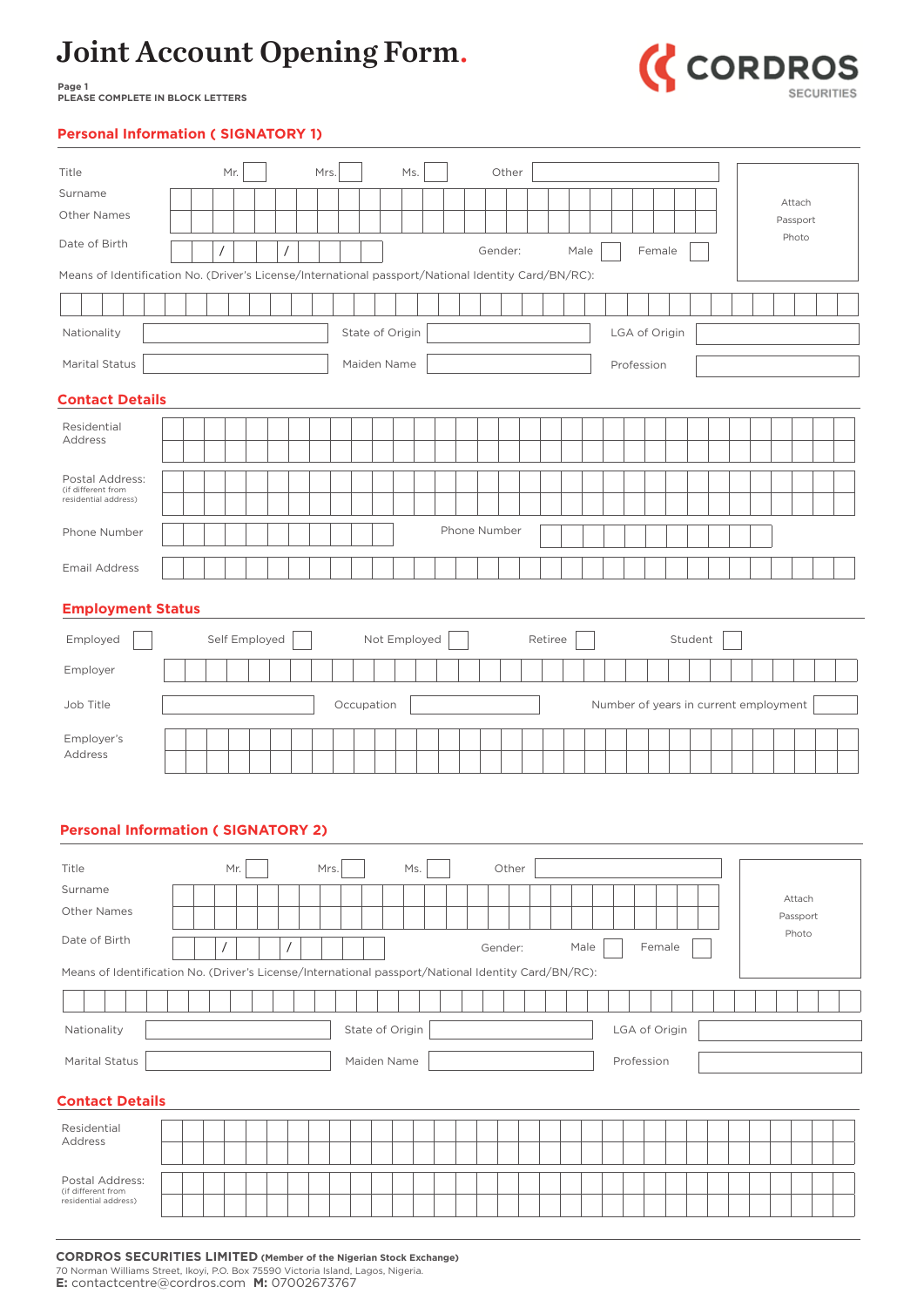

**Page 2 PLEASE COMPLETE IN BLOCK LETTERS**

| Phone Number                                                                                                                                                                                                                                                                                                                                                                                                                                                                                                                         |                                                                                                                                                               |  |  |               |  |  |  |  |        |  |              |  |  |  | Phone Number |  |         |  |  |  |         |  |  |  |  |
|--------------------------------------------------------------------------------------------------------------------------------------------------------------------------------------------------------------------------------------------------------------------------------------------------------------------------------------------------------------------------------------------------------------------------------------------------------------------------------------------------------------------------------------|---------------------------------------------------------------------------------------------------------------------------------------------------------------|--|--|---------------|--|--|--|--|--------|--|--------------|--|--|--|--------------|--|---------|--|--|--|---------|--|--|--|--|
| <b>Email Address</b>                                                                                                                                                                                                                                                                                                                                                                                                                                                                                                                 |                                                                                                                                                               |  |  |               |  |  |  |  |        |  |              |  |  |  |              |  |         |  |  |  |         |  |  |  |  |
|                                                                                                                                                                                                                                                                                                                                                                                                                                                                                                                                      |                                                                                                                                                               |  |  |               |  |  |  |  |        |  |              |  |  |  |              |  |         |  |  |  |         |  |  |  |  |
|                                                                                                                                                                                                                                                                                                                                                                                                                                                                                                                                      | <b>Employment Status</b>                                                                                                                                      |  |  |               |  |  |  |  |        |  |              |  |  |  |              |  |         |  |  |  |         |  |  |  |  |
| Employed                                                                                                                                                                                                                                                                                                                                                                                                                                                                                                                             |                                                                                                                                                               |  |  | Self Employed |  |  |  |  |        |  | Not Employed |  |  |  |              |  | Retiree |  |  |  | Student |  |  |  |  |
| Employer                                                                                                                                                                                                                                                                                                                                                                                                                                                                                                                             |                                                                                                                                                               |  |  |               |  |  |  |  |        |  |              |  |  |  |              |  |         |  |  |  |         |  |  |  |  |
| Job Title                                                                                                                                                                                                                                                                                                                                                                                                                                                                                                                            | Number of years in current employment<br>Occupation                                                                                                           |  |  |               |  |  |  |  |        |  |              |  |  |  |              |  |         |  |  |  |         |  |  |  |  |
| Employer's<br>Address                                                                                                                                                                                                                                                                                                                                                                                                                                                                                                                |                                                                                                                                                               |  |  |               |  |  |  |  |        |  |              |  |  |  |              |  |         |  |  |  |         |  |  |  |  |
| <b>Next of Kin</b>                                                                                                                                                                                                                                                                                                                                                                                                                                                                                                                   |                                                                                                                                                               |  |  |               |  |  |  |  |        |  |              |  |  |  |              |  |         |  |  |  |         |  |  |  |  |
| Full Name                                                                                                                                                                                                                                                                                                                                                                                                                                                                                                                            |                                                                                                                                                               |  |  |               |  |  |  |  |        |  |              |  |  |  |              |  |         |  |  |  |         |  |  |  |  |
| Relationship                                                                                                                                                                                                                                                                                                                                                                                                                                                                                                                         |                                                                                                                                                               |  |  |               |  |  |  |  |        |  |              |  |  |  | Phone Number |  |         |  |  |  |         |  |  |  |  |
| Address                                                                                                                                                                                                                                                                                                                                                                                                                                                                                                                              |                                                                                                                                                               |  |  |               |  |  |  |  |        |  |              |  |  |  |              |  |         |  |  |  |         |  |  |  |  |
|                                                                                                                                                                                                                                                                                                                                                                                                                                                                                                                                      |                                                                                                                                                               |  |  |               |  |  |  |  |        |  |              |  |  |  |              |  |         |  |  |  |         |  |  |  |  |
|                                                                                                                                                                                                                                                                                                                                                                                                                                                                                                                                      | <b>PEP Status</b><br>Yes<br>No<br>Please indicate if both parties (or either of you) are politically exposed persons (PEPs) or<br>If yes, please give details |  |  |               |  |  |  |  |        |  |              |  |  |  |              |  |         |  |  |  |         |  |  |  |  |
| Politically Exposed Persons are persons who are or have been (in the past) entrusted with a prominent public function (e.g., Heads of State or<br>Government, Governors, Local Government Chairmen, Senior Politicians, Senior Government Officials, Judicial or Military Officials, Senior Executives<br>of State Owned Corporations, Important Political Party Officials, Members of Royal Families) both in foreign countries and in Nigeria, including their<br>family members or close associates.<br><b>Investment Details</b> |                                                                                                                                                               |  |  |               |  |  |  |  |        |  |              |  |  |  |              |  |         |  |  |  |         |  |  |  |  |
| Initial Investment Amount                                                                                                                                                                                                                                                                                                                                                                                                                                                                                                            |                                                                                                                                                               |  |  |               |  |  |  |  |        |  |              |  |  |  |              |  |         |  |  |  |         |  |  |  |  |
| Services required (please tick as appropriate):                                                                                                                                                                                                                                                                                                                                                                                                                                                                                      |                                                                                                                                                               |  |  |               |  |  |  |  | Equity |  |              |  |  |  | Fixed income |  |         |  |  |  |         |  |  |  |  |
| Investment discretion (please tick as appropriate):                                                                                                                                                                                                                                                                                                                                                                                                                                                                                  |                                                                                                                                                               |  |  |               |  |  |  |  |        |  |              |  |  |  |              |  |         |  |  |  |         |  |  |  |  |
| Discretionary Management (to provide written authorization clearly stating your investment objectives):                                                                                                                                                                                                                                                                                                                                                                                                                              |                                                                                                                                                               |  |  |               |  |  |  |  |        |  |              |  |  |  |              |  |         |  |  |  |         |  |  |  |  |
| Execution Only Dealing:                                                                                                                                                                                                                                                                                                                                                                                                                                                                                                              |                                                                                                                                                               |  |  |               |  |  |  |  |        |  |              |  |  |  |              |  |         |  |  |  |         |  |  |  |  |
| Our dealing services has been designed for clients who do not wish to receive investment advice but only give instructions to be executed on their<br>behalf. We will immediately acknowledge receipt of any mandate received from you. In the event that you do not receive an acknowledgement from<br>us, it shall be your responsibility to take necessary steps to ensure that your mandate is received by us.                                                                                                                   |                                                                                                                                                               |  |  |               |  |  |  |  |        |  |              |  |  |  |              |  |         |  |  |  |         |  |  |  |  |
| <b>For Equity Transactions only</b><br>In the event that Cordros is unable to execute your trades fully due to price restrictions, illiquidity of securities or any other reason, you hereby con-<br>sent that Cordros may perform such acts as it considers necessary to give effect to your instructions, including, but not limited to, executing trades<br>in parts without prior notice to you.                                                                                                                                 |                                                                                                                                                               |  |  |               |  |  |  |  |        |  |              |  |  |  |              |  |         |  |  |  |         |  |  |  |  |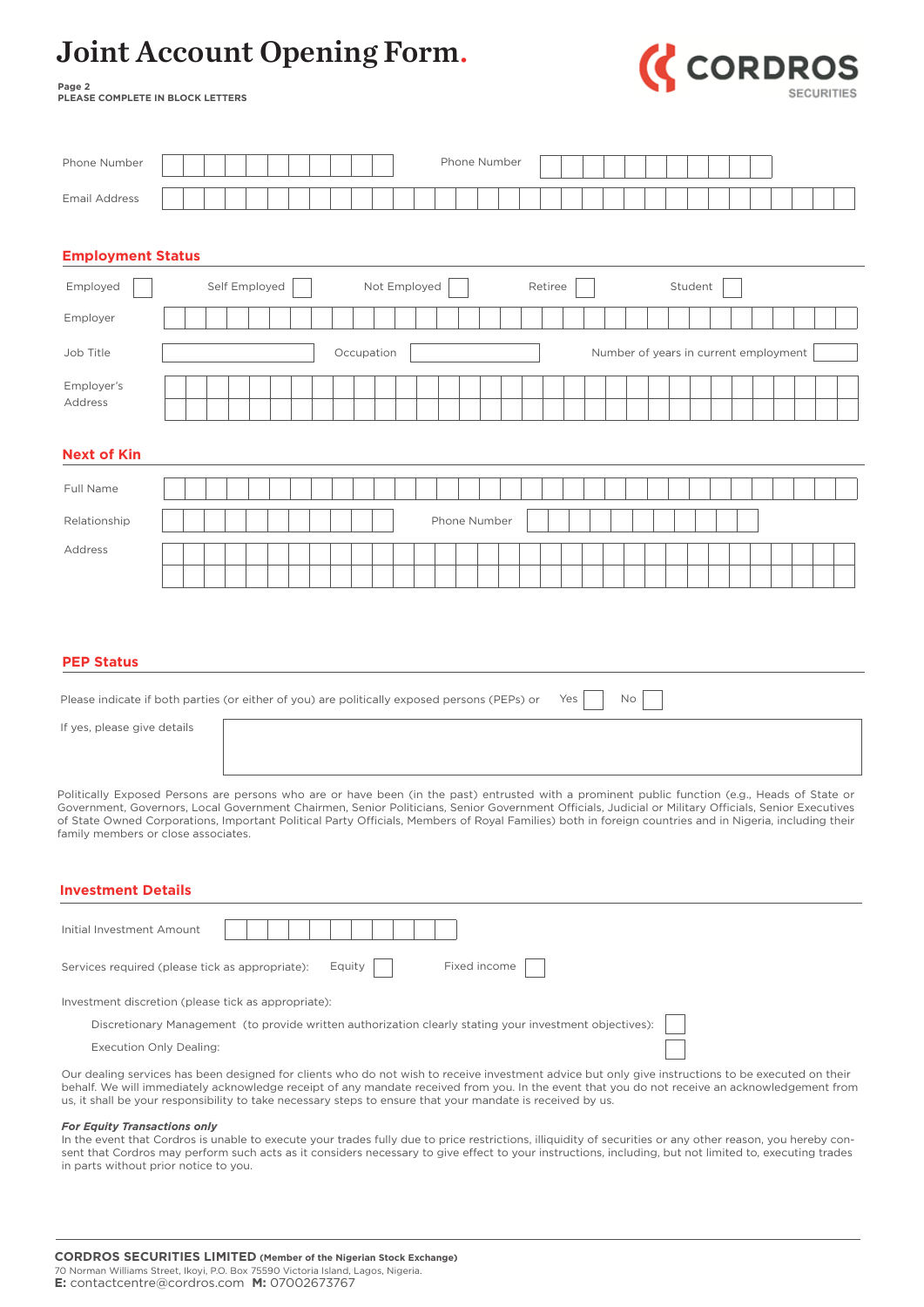

**Page 3 PLEASE COMPLETE IN BLOCK LETTERS**

| Kindly tick your best estimate as to:            |                                                              |
|--------------------------------------------------|--------------------------------------------------------------|
| Annual Income (from all sources)                 |                                                              |
| 1,000,000 and below                              | 1,000,001 - 5,000,000                                        |
| 5,000,001 - 10,000,000                           | 10,000,001 - 50,000,000                                      |
| 50,000,001 and above                             |                                                              |
| Total Net Worth (total assets minus liabilities) |                                                              |
| 1,000,000 and below                              | 1,000,001 - 5,000,000                                        |
| 5,000,001 - 10,000,000                           | 10,000,001 - 50,000,000                                      |
| 50,000,001 and above                             |                                                              |
| How do you intend to fund this account?          |                                                              |
| Pension or retirement savings<br>Income          | Funds from other investments<br>Sale of business or property |
| Others (Please specify)                          |                                                              |

### **Bank Details (Clients' Proceeds Will Only Be Transferred To An Account Listed On This Form)**

|                       | BVN Number (to be provided for all signatories to this account) |                       |  |  |  |
|-----------------------|-----------------------------------------------------------------|-----------------------|--|--|--|
| Bank 1 (Main Account) |                                                                 | <b>Account Number</b> |  |  |  |
| <b>Account Name</b>   |                                                                 |                       |  |  |  |
|                       |                                                                 |                       |  |  |  |
| Bank 2                |                                                                 | <b>Account Number</b> |  |  |  |
| <b>Account Name</b>   |                                                                 |                       |  |  |  |
|                       |                                                                 |                       |  |  |  |

**AUTHORIZED SIGNATORY AUTHORIZED SIGNATORY**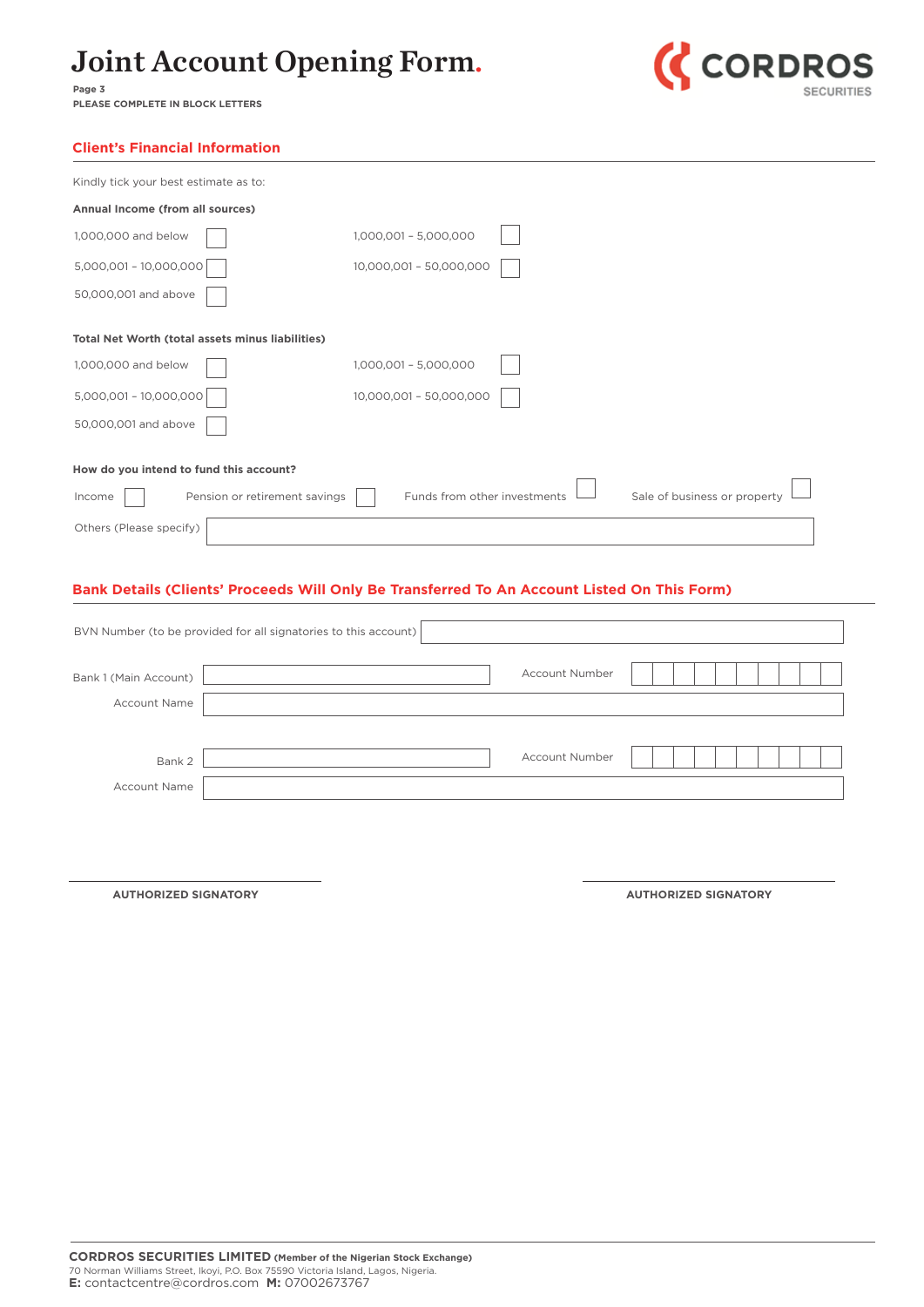

#### **Risk Disclosure Statement and Customer Agreement Declaration (Equity Transactions Only)**

- This document has been drafted in compliance with rules & regulations of the Nigerian Stock Exchange (NSE) rules and regulations governing dealing members. The statement contained herein is not intended to disclose an exhaustive list of all the risks and other significant aspects of trading in the Nigerian Capital Market.
- There are varying degrees of risk for different market instruments; hence you should not make any investment in the capital market unless you fully understand the nature and the extent of the risks involved. You are advised to carefully consider if an investment is appropriate for you in light of your experience, investment objectives, financial resources and all other conditions.
- For investments relating to securities, an investor is at risk of losing 100% of his/her investment. The prices of securities fluctuate, sometimes drastically. Due to such fluctuation, the value of a security may be become insignificant and it is likely that losses may be incurred rather than profit as a result of buying and selling securities. Fluctuations in currency rates where there is a need to convert from a currency denomination to another, may affect profit or loss in foreign currency denominated transactions. Transactions in other markets within and outside the country may also expose you to additional risks. Such markets may offer different or diminished investor protection as they operate under different rules and regulations from that which the Nigerian capital market operates under.
- You are further advised to seek proper clarification of all fees, commissions and charges to be incurred before issuing a trading instruction. The total sum of all fees, commissions and charges will affect your net profit (if any) or increase your loss. Should you feel the need to make any enquiries about the likely risks associated with an intended investment, please feel free to speak with any of our Client Relationship Managers or the account officer assigned to you.
- I/We confirm that I/We have read and understood the content of this Risk Disclosure Statement and any question(s) I/We have in relation thereto have been responded to by Cordros Capital Limited, to my/our satisfaction:

**AUTHORIZED SIGNATORY**

**Page 4**

**AUTHORIZED SIGNATORY**

#### **Email Indemnity (All Clients)**

You hereby consent to the use of electronic communication (which includes communication by email or telephone or facsimile). By this consent, you unequivocally agree that instructions transmitted by electronic communication be binding for all purposes, including for purposes of evidence. You irrevocably undertake and warrant that you shall not make any demand or claim, or institute any action against Cordros should you suffer any loss or liability as a result of your consent to the use of electronic communication. You agree to indemnify and hold Cordros harmless against all claims, demands, actions and proceedings which may be made or instituted against Cordros; and all liabilities, losses, damages which may be suffered by Cordros in connection with, or arising as a result of your consent to electronic communication or Cordros' reliance on electronic communication issued from your email account or other electronic communication account indicated herein or subsequently communicated to Cordros by you or your nominated investment adviser or any other person you authorize to manage your account.

You acknowledge that there are certain risks associated with conveying instructions via electronic means, including, but not limited to the risk of delay, non-receipt (due to technical malfunction, disruption, connectivity issues, etc. of your system or Cordros' system or any other reason), third party interception/interference, data corruption, etc., and hereby fully waive, discharge and indemnify Cordros in respect of any loss or damages resulting from any of the risks identified above/from the use of electronic communication with respect to your account.

**AUTHORIZED SIGNATORY**

**AUTHORIZED SIGNATORY**

#### **Terms and Conditions**

- Our offices are open for business between the hours of 8.00 a.m. and 5.00 p.m. (7.00 16.00Hrs GMT) on each day that is designated a Business Day in Nigeria ("Business Day").
- Clients' instructions and mandates should be sent via e-mail to the account officers assigned to the client or any other email address designated for that purpose from time to time with sales@Cordros.com in copy
- The daily transaction deadline for the receipt of securities mandates and / or amendments from clients is 9.00am (8.00Hrs GMT) of the Business Day on which such Mandate is to be executed.
- Mandates/amendments to mandates received after the deadline specified in (3) above on any Business Day will be executed, latest, on the next business day after such receipt.
- Mandates/amendments to mandates received on a day that is not a Business Day will be deemed to have been received on the Business Day immediately following the day of actual receipt.
- Where a Mandate is a Purchase instruction, it can only be processed if sufficient cleared funds are available to execute such an instruction. • Where a purchase mandate is dependent on the sales proceeds of existing stocks, the purchase mandate will not be executed until the
- sales transaction has been executed. The sale mandate will be executed even if the stocks to purchase are not available.
- Cordros acts as an execution-only stockbrokers and not financial advisors. Consequently, we will only execute your BUY and SELL mandates on the floor of The Nigerian Stock Exchange.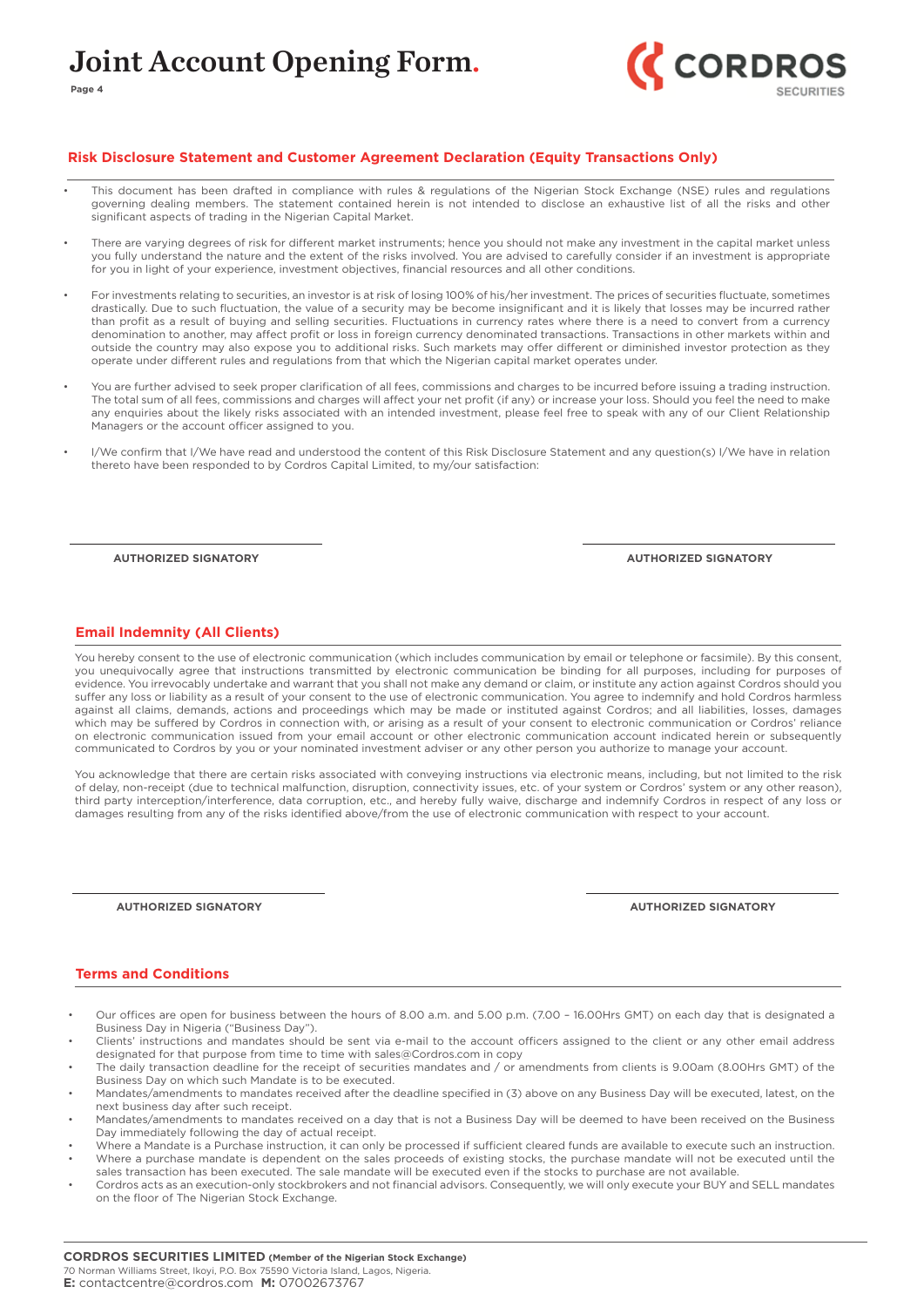

**Page 5**

- Cordros executes transactions based on the ruling market prices of stocks on The Nigerian Stock Exchange and based on the Price Limit (if any) set by the client and provided it is achievable on the trading day.
- Cordros executes mandates on a best efforts basis only. It is therefore unable to guarantee that a mandate will be executed on a particular day even where such mandate indicates that the relevant transaction is to be effected at "market price".
- Mandates can be accepted both in the standard format provided by Cordros and in any other format provided it shows the Name of Client, CSCS A/c Number, Date of Order, Name of the Stock, Units of stocks to be purchased and Price Limit (if any otherwise Market Price applies). • All mandates are assumed to be "Day Order" unless otherwise stated as "Good-Till-Cancelled", "Limit Order" or "Buy-on-Open" order.
- Buy and sell mandates can only indicate a single price for a stock and not a range of prices.
- For some of our services, e.g. Fixed Income/Money Market investments, you agree that in executing mandates, we may act through a third party of our choice and utilize other third party custodial services.
- Cordros shall not be responsible and hereby disclaims all liabilities, including liability for all and any actual or contingent losses, liabilities, damages and costs (including, without limitation, legal costs) and any expenses of any nature whatsoever, which you or anyone claiming through you may suffer or incur as a result of or in connection with any instruction given by you or any person authorized by you, whether or not such person(s) acted beyond the scope of their mandate from you in giving the instruction. In no event shall Cordros be liable to you for any indirect or consequential loss or for any loss occasioned by the act or omission of any third party.
- The Client undertakes to carefully peruse and consider all statements rendered and forthwith advise Cordros within 7 (seven) days, in writing, if there is anything contained in such a statement that is not understood or that is believed to be incorrect.
- The Client agrees to pay fees and commissions in accordance with Cordros' fees and commissions schedule which is subject to change from time to time at Cordros' discretion. Fees and commissions, including markups or markdowns on principal transactions will be included with the purchase price of, or deducted from the sales proceeds of securities purchased or sold in the case of Equity Trading / Dealing Services. The Client agrees that its account shall be deducted for all expenses related to managing the assets in its account including but not limited
- to statutory fees, transfer fees and redemption fees. The Client agrees to keep confidential any information about Cordros and regarding Cordros advices and trading practices. Cordros in turn
- agrees not to divulge my / our information to any third party except as required for conducting their duties and as may be required by law. • Cordros reserves the right to record any telephone conversations between yourself and any member of our staff and you acknowledge that this is in line with international best practice and shall be done solely for the purpose of resolving any disputes which may arise concerning telephone advice or instructions.
- The Client agrees that Cordros may, at any time without notice, notwithstanding any settlement of account or other matter whatsoever, combine or consolidate all or any of its existing account(s) opened in the company name or name(s) of agent(s), trustee(s), executor(s), successor(s) in title and assigns, and set off, appropriate or transfer any sum(s) standing to the credit of any of such accounts towards satisfaction of any liabilities be it present or future, actual or contingent, primary or collateral and several or joint.
- If for any reason Cordros authorizes the execution of the Client's mandate when at the material time the account does not have sufficient funds to accommodate the value of the transaction, (and the said account is thereby thrown into debit) the Client agrees that an overdraft position is thereby created and interest will be charged for the number of days the account remains unfunded.
- The Client agrees that all its transactions are subject to the provisions of the Money Laundering (Prohibition) Act 2011 of the Federal Republic of Nigeria and hereby agrees to carry out his / her responsibilities under the Act. Furthermore, the Client agrees that Cordros is required by regulation to report all suspicious transactions to the relevant regulatory bodies.
- The Client agrees that payments of proceeds of investments from his / her account shall only be made to the client using only the account details provided herein. No third party payments shall be instructed as Cordros is not obligated to honor such requests.
- All deposits into Cordros' account on behalf of a Client shall be made directly from the Client's bank account. Funds deposited by third parties shall not be honored by Cordros and the Client agrees that such funds will be returned to the source account less applicable bank charges.
- In the unlikely event that the client is dissatisfied with our services, the client is to bring such dissatisfaction to our attention. Please visit our website www.Cordros.com to read our policy on handling complaints from clients.
- This relationship may be terminated by either party with or without cause upon 3 (three) days written notice given to the other party, effective 48 hours after receipt of such notice by the addressee provided there are no outstanding issues or transactions to be settled on the client's account, or such later date as may be specified in such notice. The Client acknowledges that upon receipt by Cordros of its notice of termination, Cordros shall complete any outstanding obligations and commitments made on its behalf. The Client acknowledges and agrees that due to processing time needed to disengage service (s) on its account after notice of termination is received; further transactions in its account may be made by Cordros.
- In the event of bankruptcy or liquidation, Cordros' authority to continue to act on behalf of the Client account shall continue until such time as Cordros is notified in writing of termination due to bankruptcy or liquidation by the legal representative, receiver or liquidator of the Client.
- Cordros shall not be liable for any delay in performance attributable to a cause beyond its reasonable control, and it is agreed that force majeure shall mean acts of nature such as earthquake, floods, tornadoes, fire; actions or inaction of government; war, civil disturbance, insurrection, vandalism, sabotage; strikes or other industrial disputes; exchange or market rulings; any act neglect or default of the other Party, or any cause outside Cordros' reasonable control.
- The client declares that he/she is the sole beneficial owner(s)1 of the funds/assets to be deposited with Cordros
- The interpretation, construction and performance of this agreement shall be governed in accordance with the laws of the Federal Republic of Nigeria.
- The Client hereby acknowledges that the funds and source of such funds are legitimate and not directly or indirectly the proceeds of any unlawful activity.
- The client also agrees to be bound by any review, changes or amendments made to the terms and conditions stated in this document, which may occur from time to time. Provided the client receives written notification of such changes via the client's agreed means of communication
- The client agrees that all documents provided are valid and authentic and Cordros is authorized to verify any or all of the information provided by the client.

Kindly confirm that you have read and agree to be bound by the above - mentioned terms and conditions by appending your name, signature and date in the confirmation section below.

**AUTHORIZED SIGNATORY AUTHORIZED SIGNATORY**